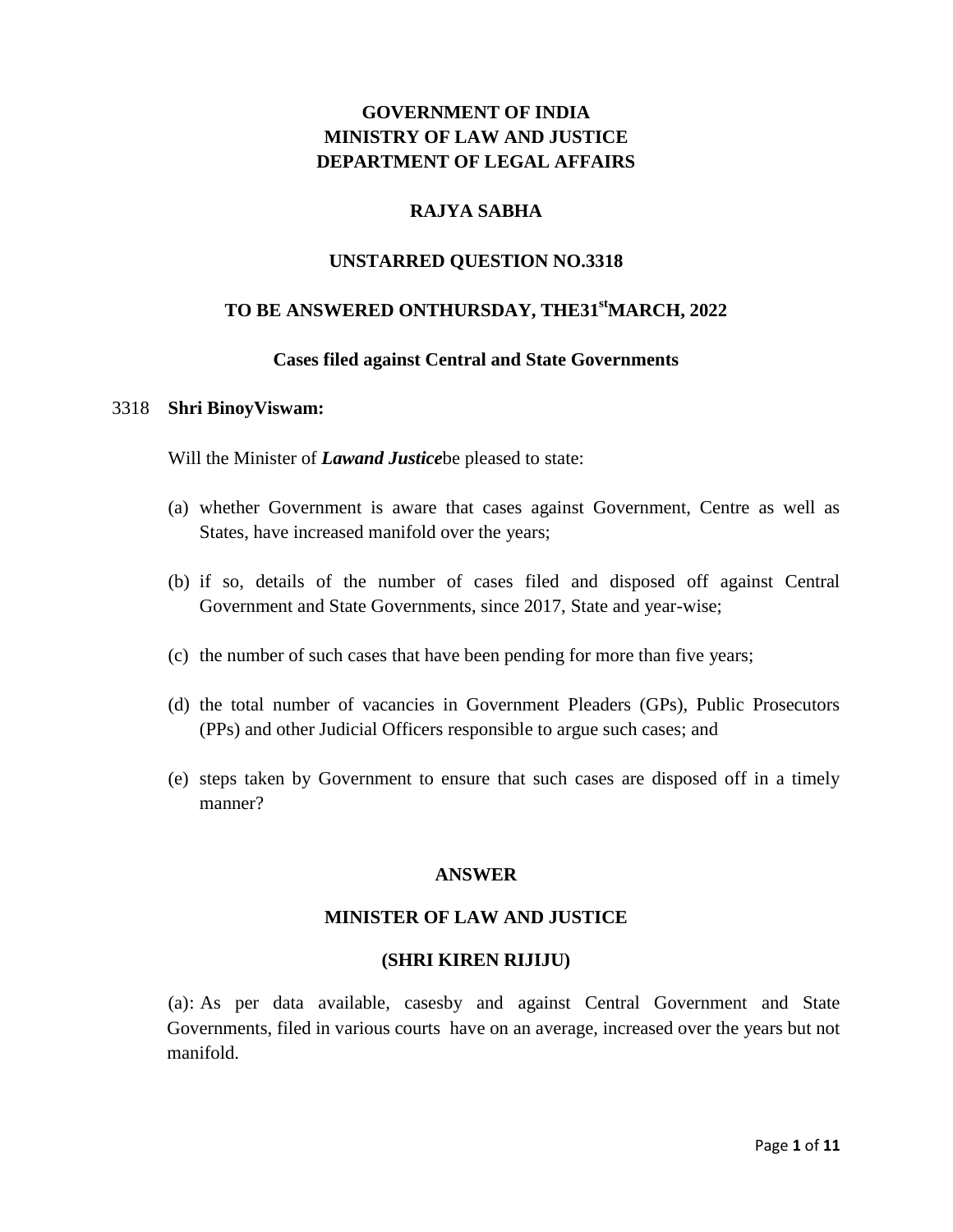(b)  $\&$  (c): The information is available for Supreme Court of India and 14 High Courts, which is as per **Annexure-I.**

(d) : As regards Judicial Officers in subordinate courts are concerned they do not argue cases but adjudicate them. Further, their selection and appointment is the responsibility of the High Courts and State Governments concerned, which is done through recruitment/promotion as envisaged in the concerned state judicial service rules.As regards, the vacancies of Government Pleaders / Public Prosecutors are concerned, they are filled up by the State Governments through recruitment as and when required. In addition to this, Central Government engages sufficient number of Government Pleaders for pleading/defending in matters pertaining to Union of India litigations. The number of Panel Counsels engaged in Supreme Court and various High Courts as on 30.03.2022 is as per **Annexure-II.**Besides, Central Government appoints/engages Public Prosecutors/ Special Public Prosecutors for conducting cases of Ministry of Home Affairs, CBI, Department of Revenue etc. as and when required.

(e): Disposal of pending cases in courts is within the domain of the judiciary. No time frame has been prescribed for disposal of various kinds of cases by the respective courts. Government has no role in disposal of cases in courts. Timely disposal of cases in courts depends on several factors which, inter-alia, include availability of adequate number of judges and judicial officers, supporting court staff and physical infrastructure, complexity of facts involved, nature of evidence, co-operation of stake holders viz. bar, investigation agencies, witnesses and litigants and proper application of rules and procedures.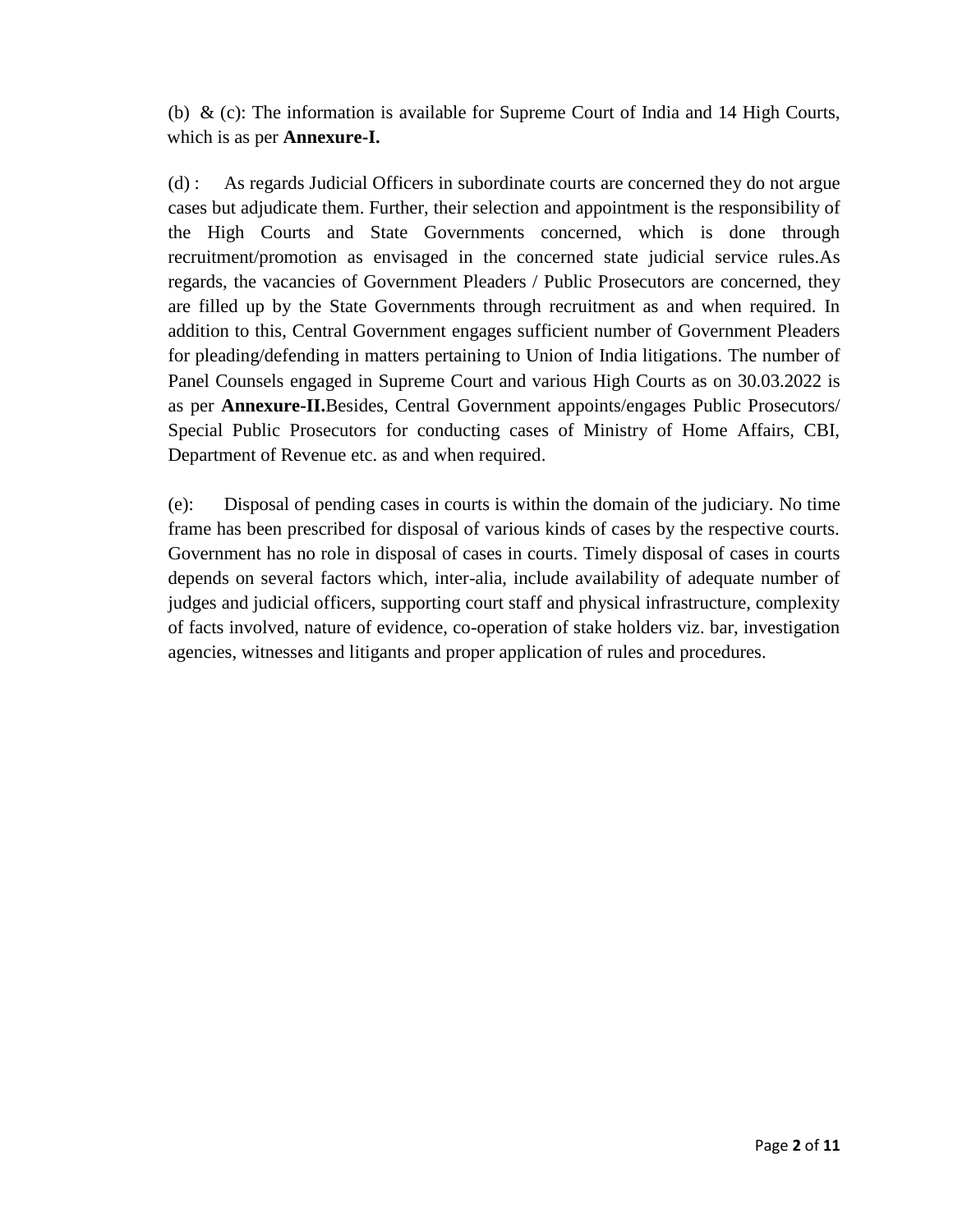# **ANNEXURE-I TORAJYA SABHA UNSTARRED QUESTION NO. 3318 DATED 31stMARCH, 2022**

| Sl.<br>No.   |                  | <b>Name of the Court</b><br>if so, details of the number of cases filed and disposed off against Central $(c)$<br>(b)<br>Government and State Governments, since 2017, State and year-wise; |                                   |                                                                                                                                                                                                                                                                                                                                                                                                                                                                                                                                                                                                                                                        |               |                                                                                                                                                                                                                                                                     |               |  | pending for more than five years;          | the number of such cases that have been |
|--------------|------------------|---------------------------------------------------------------------------------------------------------------------------------------------------------------------------------------------|-----------------------------------|--------------------------------------------------------------------------------------------------------------------------------------------------------------------------------------------------------------------------------------------------------------------------------------------------------------------------------------------------------------------------------------------------------------------------------------------------------------------------------------------------------------------------------------------------------------------------------------------------------------------------------------------------------|---------------|---------------------------------------------------------------------------------------------------------------------------------------------------------------------------------------------------------------------------------------------------------------------|---------------|--|--------------------------------------------|-----------------------------------------|
| $\mathbf{1}$ | Supreme<br>India | Court<br>- of                                                                                                                                                                               |                                   | The information is not maintained in the manner as sought for. However, on the basis of text<br>search contained in the party's name for "Central Government" like 'UOI', 'U.O.I', 'Union<br>of India', 'Govt. of India', 'Govt of India' and for 'State Government' like 'Government',<br>'Govt', 'Govt.' and 'State' excluding text searched for 'Central Government' the number of<br>cases filed and disposed off against Central Government and State Government, since 2017,<br>year-wise and State-wise, in Supreme Court of India as retrieved from the Integrated Case<br>Management Information System (ICMIS) as on 26.03.2022 is as under: |               | The number of cases pending for more than five<br>years against Central Government and State<br>Government, since 2017 in Supreme Court of India<br>as retrieved from the Integrated Case Management<br>Information System (ICMIS) as on 26.03.2022 is as<br>under: |               |  |                                            |                                         |
|              |                  |                                                                                                                                                                                             | <b>Central Government</b>         |                                                                                                                                                                                                                                                                                                                                                                                                                                                                                                                                                                                                                                                        |               |                                                                                                                                                                                                                                                                     |               |  | <b>Central Government as</b><br>Petitioner | 1807                                    |
|              |                  |                                                                                                                                                                                             |                                   |                                                                                                                                                                                                                                                                                                                                                                                                                                                                                                                                                                                                                                                        | As Petitioner |                                                                                                                                                                                                                                                                     | As Respondent |  | <b>Central Government as</b><br>Respondent | 6104                                    |
|              |                  |                                                                                                                                                                                             | Year                              | Filed                                                                                                                                                                                                                                                                                                                                                                                                                                                                                                                                                                                                                                                  | Disposed      | Filed                                                                                                                                                                                                                                                               | Disposed      |  | <b>State Government as</b>                 | 6426                                    |
|              |                  |                                                                                                                                                                                             | 2017                              | 708                                                                                                                                                                                                                                                                                                                                                                                                                                                                                                                                                                                                                                                    | 582           | 3690                                                                                                                                                                                                                                                                | 2958          |  | Petitioner                                 |                                         |
|              |                  |                                                                                                                                                                                             | 2018                              | 742                                                                                                                                                                                                                                                                                                                                                                                                                                                                                                                                                                                                                                                    | 539           | 3985                                                                                                                                                                                                                                                                | 3177          |  | <b>State Government as</b>                 | 20637                                   |
|              |                  |                                                                                                                                                                                             | 2019                              | 826                                                                                                                                                                                                                                                                                                                                                                                                                                                                                                                                                                                                                                                    | 486           | 4249                                                                                                                                                                                                                                                                | 2970          |  | Respondent                                 |                                         |
|              |                  |                                                                                                                                                                                             | 2020                              | 790                                                                                                                                                                                                                                                                                                                                                                                                                                                                                                                                                                                                                                                    | 376           | 3544                                                                                                                                                                                                                                                                | 2058          |  |                                            |                                         |
|              |                  |                                                                                                                                                                                             | 2021                              | 879                                                                                                                                                                                                                                                                                                                                                                                                                                                                                                                                                                                                                                                    | 306           | 2882                                                                                                                                                                                                                                                                | 1497          |  |                                            |                                         |
|              |                  |                                                                                                                                                                                             | 2022                              | 196                                                                                                                                                                                                                                                                                                                                                                                                                                                                                                                                                                                                                                                    | 14            | 691                                                                                                                                                                                                                                                                 | 155           |  |                                            |                                         |
|              |                  |                                                                                                                                                                                             | <b>State Government</b>           |                                                                                                                                                                                                                                                                                                                                                                                                                                                                                                                                                                                                                                                        |               |                                                                                                                                                                                                                                                                     |               |  |                                            |                                         |
|              |                  |                                                                                                                                                                                             | As Petitioner<br>Year             |                                                                                                                                                                                                                                                                                                                                                                                                                                                                                                                                                                                                                                                        |               | As Respondent                                                                                                                                                                                                                                                       |               |  |                                            |                                         |
|              |                  |                                                                                                                                                                                             |                                   | Filed                                                                                                                                                                                                                                                                                                                                                                                                                                                                                                                                                                                                                                                  | Disposed      | Filed                                                                                                                                                                                                                                                               | Disposed      |  |                                            |                                         |
|              |                  |                                                                                                                                                                                             | 2017                              | 3836                                                                                                                                                                                                                                                                                                                                                                                                                                                                                                                                                                                                                                                   | 2974          | 17849                                                                                                                                                                                                                                                               | 15679         |  |                                            |                                         |
|              |                  |                                                                                                                                                                                             |                                   | 2018<br>3667<br>2662                                                                                                                                                                                                                                                                                                                                                                                                                                                                                                                                                                                                                                   |               | 20830                                                                                                                                                                                                                                                               | 17706         |  |                                            |                                         |
|              |                  |                                                                                                                                                                                             |                                   | 2019<br>3862<br>2259<br>18874<br>14731                                                                                                                                                                                                                                                                                                                                                                                                                                                                                                                                                                                                                 |               |                                                                                                                                                                                                                                                                     |               |  |                                            |                                         |
|              |                  |                                                                                                                                                                                             | 2020                              | 2722                                                                                                                                                                                                                                                                                                                                                                                                                                                                                                                                                                                                                                                   | 1445          | 12272                                                                                                                                                                                                                                                               | 8769          |  |                                            |                                         |
|              |                  |                                                                                                                                                                                             | 2021                              | 2391                                                                                                                                                                                                                                                                                                                                                                                                                                                                                                                                                                                                                                                   | 1131          | 14518                                                                                                                                                                                                                                                               | 9349          |  |                                            |                                         |
|              |                  |                                                                                                                                                                                             | 93<br>2022<br>740<br>4254<br>1270 |                                                                                                                                                                                                                                                                                                                                                                                                                                                                                                                                                                                                                                                        |               |                                                                                                                                                                                                                                                                     |               |  |                                            |                                         |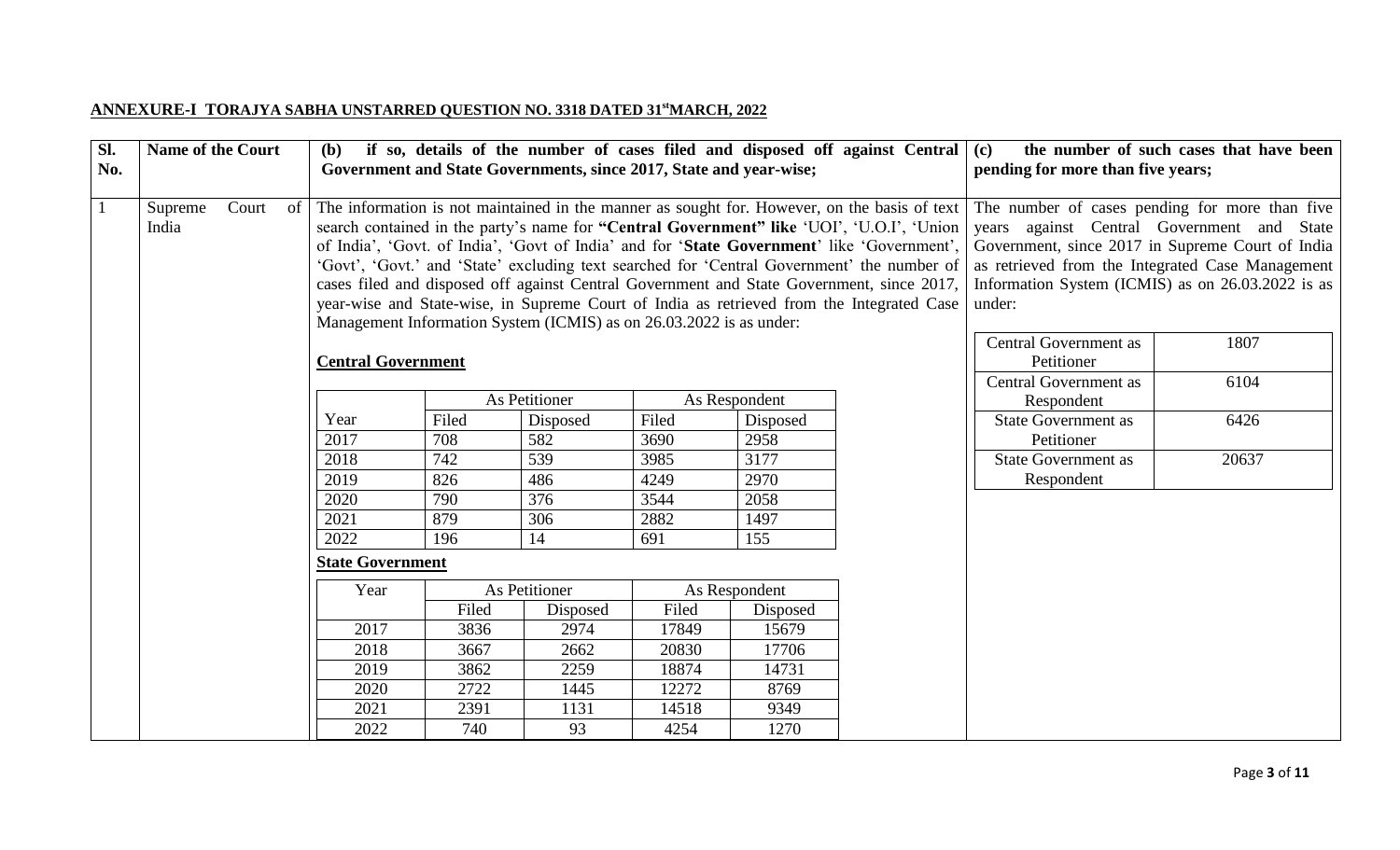|                | <b>Bombay High Court</b><br>2                                                                                         |              | Filed        | Disposed off |                   |             |
|----------------|-----------------------------------------------------------------------------------------------------------------------|--------------|--------------|--------------|-------------------|-------------|
|                |                                                                                                                       |              | 56609        | 45039        |                   | 45365 cases |
|                |                                                                                                                       | 2018         | 60841        | 41825        |                   |             |
|                |                                                                                                                       | 2019         | 61692        | 41781        |                   |             |
|                |                                                                                                                       | 2020         | 27803        | 15855        |                   |             |
|                |                                                                                                                       | 2021         | 43280        | 23582        |                   |             |
|                |                                                                                                                       |              |              |              |                   |             |
| $\mathfrak{Z}$ | Court<br>High<br>of                                                                                                   |              | Years        |              | For High Court    | 23986 cases |
|                | Chhattisgarh                                                                                                          |              |              | Filed cases  | Disposed of Cases |             |
|                |                                                                                                                       | 2017         |              | 35307        | 31493             |             |
|                |                                                                                                                       |              | 2018         | 41333        | 37215             |             |
|                |                                                                                                                       | 2019<br>2020 |              | 45230        | 39488             |             |
|                |                                                                                                                       |              |              | 30198        | 23678             |             |
|                |                                                                                                                       |              | 2021         | 35974        | 30809             |             |
|                |                                                                                                                       |              | $2022$ (upto | 10325        | 7008              |             |
|                |                                                                                                                       |              | 22.03.2022)  |              |                   |             |
|                | Note-Above figures are total number of cases and most of them are against Central<br>Government and State Government. |              |              |              |                   |             |
|                |                                                                                                                       |              |              |              |                   |             |
|                |                                                                                                                       |              |              |              |                   |             |
|                |                                                                                                                       |              |              |              |                   |             |
|                |                                                                                                                       |              |              |              |                   |             |
|                |                                                                                                                       |              |              |              |                   |             |
|                |                                                                                                                       |              |              |              |                   |             |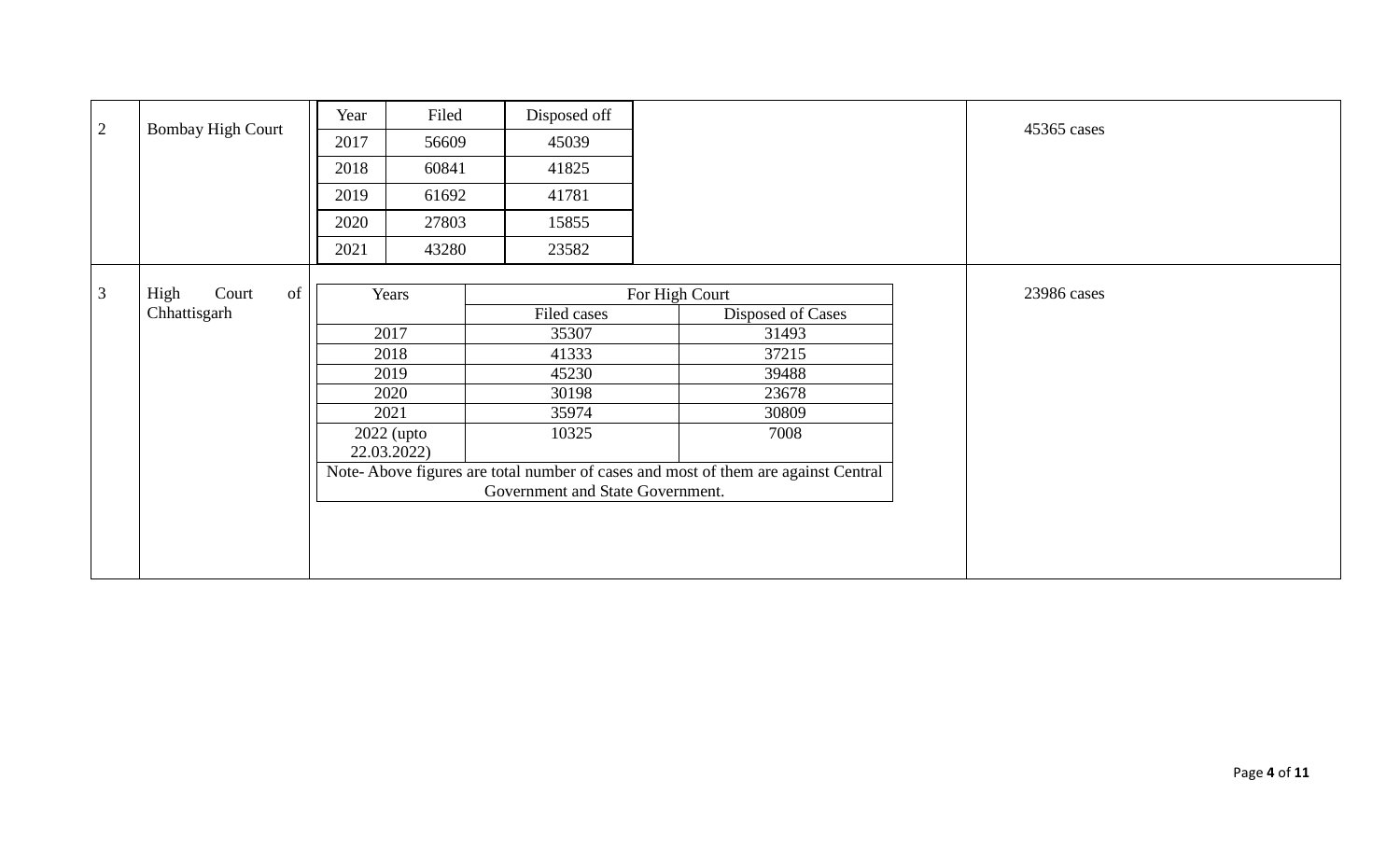| $\overline{4}$ | Gauhati High Court              | The number of cases filed and disposed off<br>against Central Government since 2017:<br>Year<br>No. of<br>No. of<br>Cases<br>Cases<br>Filed<br>Disposed<br>off<br>2017<br>3022<br>3479<br>2018<br>4225<br>2677<br>2019<br>2839<br>5309<br>2020<br>2285<br>1237<br>2021<br>2716<br>1624<br>2022<br>725<br>419 | The number of cases filed and disposed off<br>against State Government since 2017:<br>No. of<br>Year<br>No. of<br>Cases<br>Cases<br>Filed<br>Disposed<br>off<br>20914<br>2017<br>15444<br>2018<br>19422<br>17296<br>2019<br>22276<br>19060<br>14557<br>12103<br>2020<br>2021<br>14225<br>17693<br>4319<br>3700<br>2022 | <b>State Government</b><br>5831<br><b>Central Government</b><br>1314 |
|----------------|---------------------------------|--------------------------------------------------------------------------------------------------------------------------------------------------------------------------------------------------------------------------------------------------------------------------------------------------------------|------------------------------------------------------------------------------------------------------------------------------------------------------------------------------------------------------------------------------------------------------------------------------------------------------------------------|----------------------------------------------------------------------|
| 5              | High Court of Madhya<br>Pradesh | Year<br>Institution<br>Central<br>State<br>Government<br>Government<br>2017<br>105870<br>2123<br>2018<br>105070<br>1910<br>2019<br>1958<br>107893<br>2020<br>87127<br>1409<br>2021<br>111155<br>1906<br>2022<br>20251<br>352<br>(upto<br>Feb, 2022)                                                          | Disposal<br>State<br>Central<br>Government<br>Government<br>2842<br>94614<br>89813<br>2587<br>2481<br>89698<br>68621<br>1346<br>92550<br>1778<br>20574<br>494                                                                                                                                                          | Central Government - 6051 cases<br>State Government $-141231$ cases  |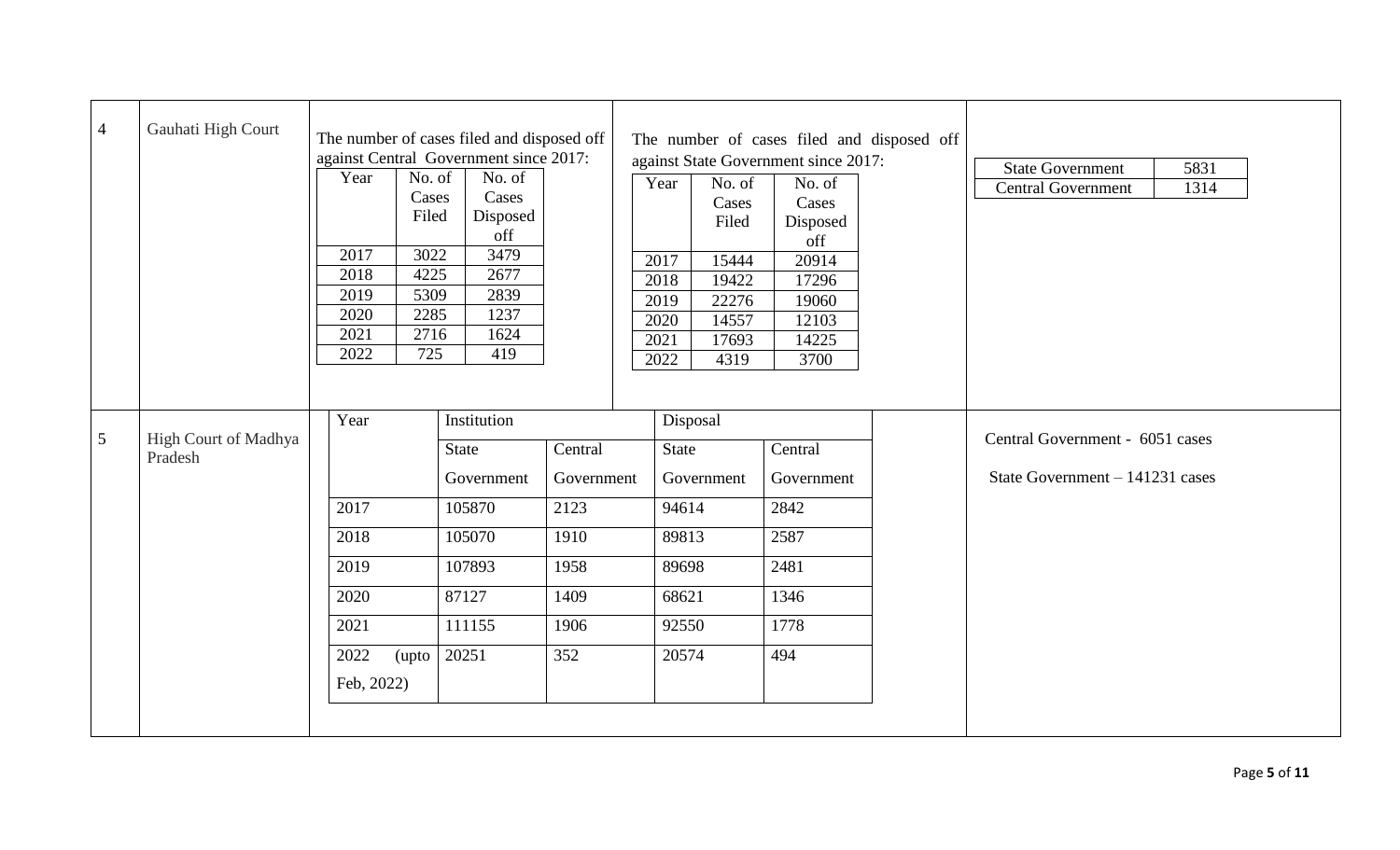| 6      | High Court of Orissa | Cases pending & disposed off since 2017 |       |               |  |                    |  |  |
|--------|----------------------|-----------------------------------------|-------|---------------|--|--------------------|--|--|
|        |                      |                                         |       | Cases pending |  | Cases disposed off |  |  |
|        |                      | Central Government                      |       | 3558          |  | 4256               |  |  |
|        |                      | <b>State Government</b>                 |       | 16429         |  | 20596              |  |  |
|        |                      |                                         |       |               |  |                    |  |  |
| $\tau$ | Punjab & Haryana     | Year                                    | Filed | Disposed      |  | 60898 cases        |  |  |
|        | <b>High Court</b>    | 2017                                    | 38133 | 32874         |  |                    |  |  |
|        |                      | 2018                                    | 40859 | 32693         |  |                    |  |  |
|        |                      | 2019                                    | 42922 | 38606         |  |                    |  |  |
|        |                      | 2020                                    | 24218 | 17275         |  |                    |  |  |
|        |                      | 2021                                    | 29944 | 17910         |  |                    |  |  |
|        |                      | 2022 (upto<br>28.02.2022)               | 4147  | 3235          |  |                    |  |  |
|        |                      |                                         |       |               |  |                    |  |  |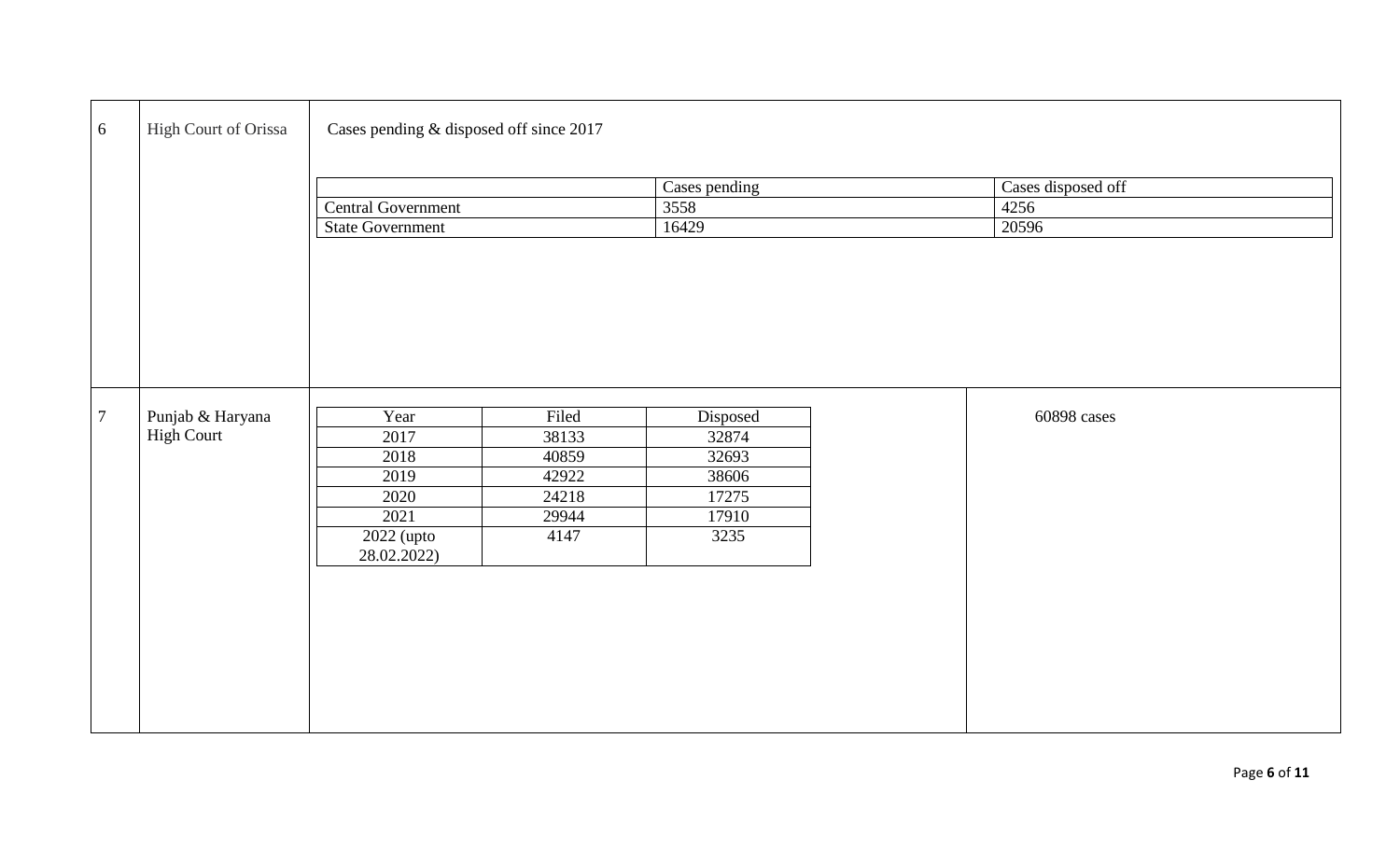| $8\,$ | Patna High Court |                           | Details of cases against<br>Central Government in<br><b>High Court</b> |                                                         | Details of cases against State<br>Government in High Court    |                                                   |                           | Cases against                                                                                             |
|-------|------------------|---------------------------|------------------------------------------------------------------------|---------------------------------------------------------|---------------------------------------------------------------|---------------------------------------------------|---------------------------|-----------------------------------------------------------------------------------------------------------|
|       |                  | Year                      | Number of<br>cases<br>filed/institute<br>d during the<br>year          | Number<br>of cases<br>disposed<br>of during<br>the year | Number of<br>cases<br>filed/institute<br>d during the<br>year | Number of cases<br>disposed of<br>during the year | Government                | Government pending<br>for more than five<br>years old in Patna<br>High Court, Patna (as<br>on 23.03.2022) |
|       |                  |                           |                                                                        |                                                         |                                                               |                                                   | <b>Central Government</b> | 1621                                                                                                      |
|       |                  | 2017                      | 1427                                                                   | 1288                                                    | 93235                                                         | 89506                                             | <b>State Government</b>   | 54716                                                                                                     |
|       |                  | 2018                      | 1484                                                                   | 1223                                                    | 119004                                                        | 108812                                            |                           |                                                                                                           |
|       |                  | 2019                      | 1571                                                                   | 1253                                                    | 125887                                                        | 110762                                            |                           |                                                                                                           |
|       |                  | 2020                      | 680                                                                    | 512                                                     | 55273                                                         | 43308                                             |                           |                                                                                                           |
|       |                  | 2021                      | 1695                                                                   | 666                                                     | 100907                                                        | 58636                                             |                           |                                                                                                           |
|       |                  | 2022 (upto<br>23.03.2022) | 403                                                                    | 273                                                     | 20369                                                         | 22821                                             |                           |                                                                                                           |
|       |                  |                           |                                                                        |                                                         |                                                               |                                                   |                           |                                                                                                           |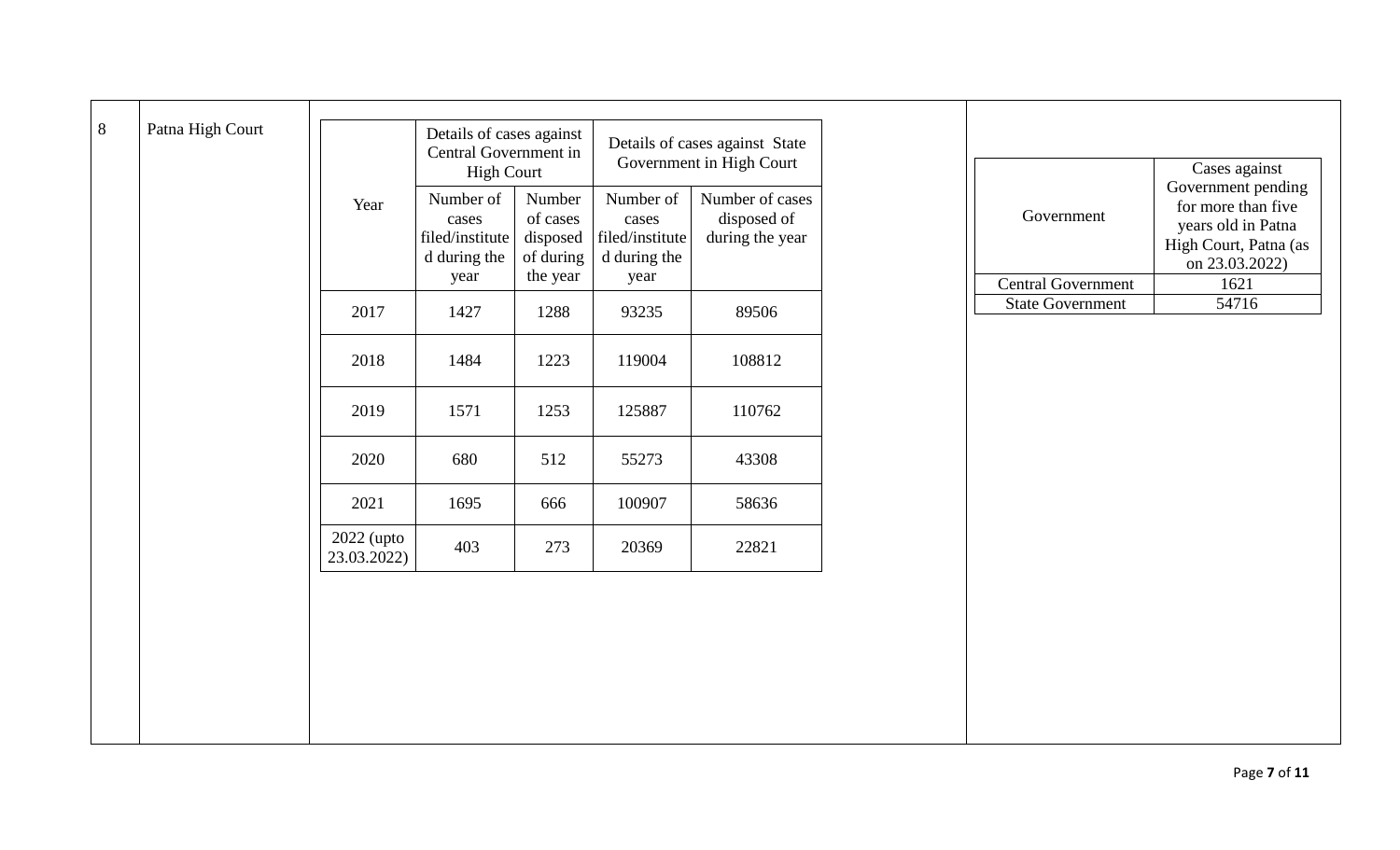| 9  | High Court of Kerala |                                      |                           |      |        |                             |        |                            |                                                                                                           |
|----|----------------------|--------------------------------------|---------------------------|------|--------|-----------------------------|--------|----------------------------|-----------------------------------------------------------------------------------------------------------|
|    |                      |                                      |                           |      |        | Against Central Govt.       |        | <b>Against State Govt.</b> | Central Government - 11                                                                                   |
|    |                      |                                      | Name of the Court         | Year | Filing |                             | Filing |                            | State Government - 2059                                                                                   |
|    |                      |                                      |                           |      |        | Disposal                    |        | Disposal                   |                                                                                                           |
|    |                      |                                      | High Court of Kerala 2017 |      | 2880   | 1807                        | 39111  | 35737                      | With respect to the cases which are pending for more<br>than 5 years before the High Court of Kerala, the |
|    |                      |                                      |                           | 2018 | 4612   | 2970                        | 43802  | 37405                      | exact number of cases pending at present, which are                                                       |
|    |                      |                                      |                           | 2019 | 3573   | 3768                        | 37711  | 36481                      | pending over a period of time, say 5 years, cannot be                                                     |
|    |                      |                                      |                           | 2020 | 3894   | 1960                        | 29970  | 25316                      | determined using the reports that can be generated<br>from CMS at present and that only the overall       |
|    |                      |                                      |                           | 2021 | 3625   | 2404                        | 33388  | 27419                      | pendency of cases at a point of time can be                                                               |
|    |                      |                                      |                           | 2022 | 1226   | 687                         | 9682   | 6930                       | determined currently.                                                                                     |
|    |                      |                                      |                           |      |        |                             |        |                            |                                                                                                           |
| 10 | High Court of        | <b>Number of Cases filed</b><br>Year |                           |      |        | <b>Number of such Cases</b> |        |                            |                                                                                                           |
|    | Manipur              |                                      | against Central Govt. and |      |        | disposed off                |        |                            | 17 cases                                                                                                  |
|    |                      |                                      | <b>State Govt.</b>        |      |        |                             |        |                            |                                                                                                           |
|    |                      | 2017                                 | 17                        |      |        | $\overline{7}$              |        |                            |                                                                                                           |
|    |                      | 2018                                 | $8\,$                     |      |        | 20                          |        |                            |                                                                                                           |
|    |                      | 2019                                 | 14                        |      |        | 6                           |        |                            |                                                                                                           |
|    |                      | 2020                                 | 8                         |      |        | 8                           |        |                            |                                                                                                           |
|    |                      | 2021                                 | 17                        |      |        | 25                          |        |                            |                                                                                                           |
|    |                      | 2022 (till<br>28.02.2022)            | $\overline{0}$            |      |        | 3                           |        |                            |                                                                                                           |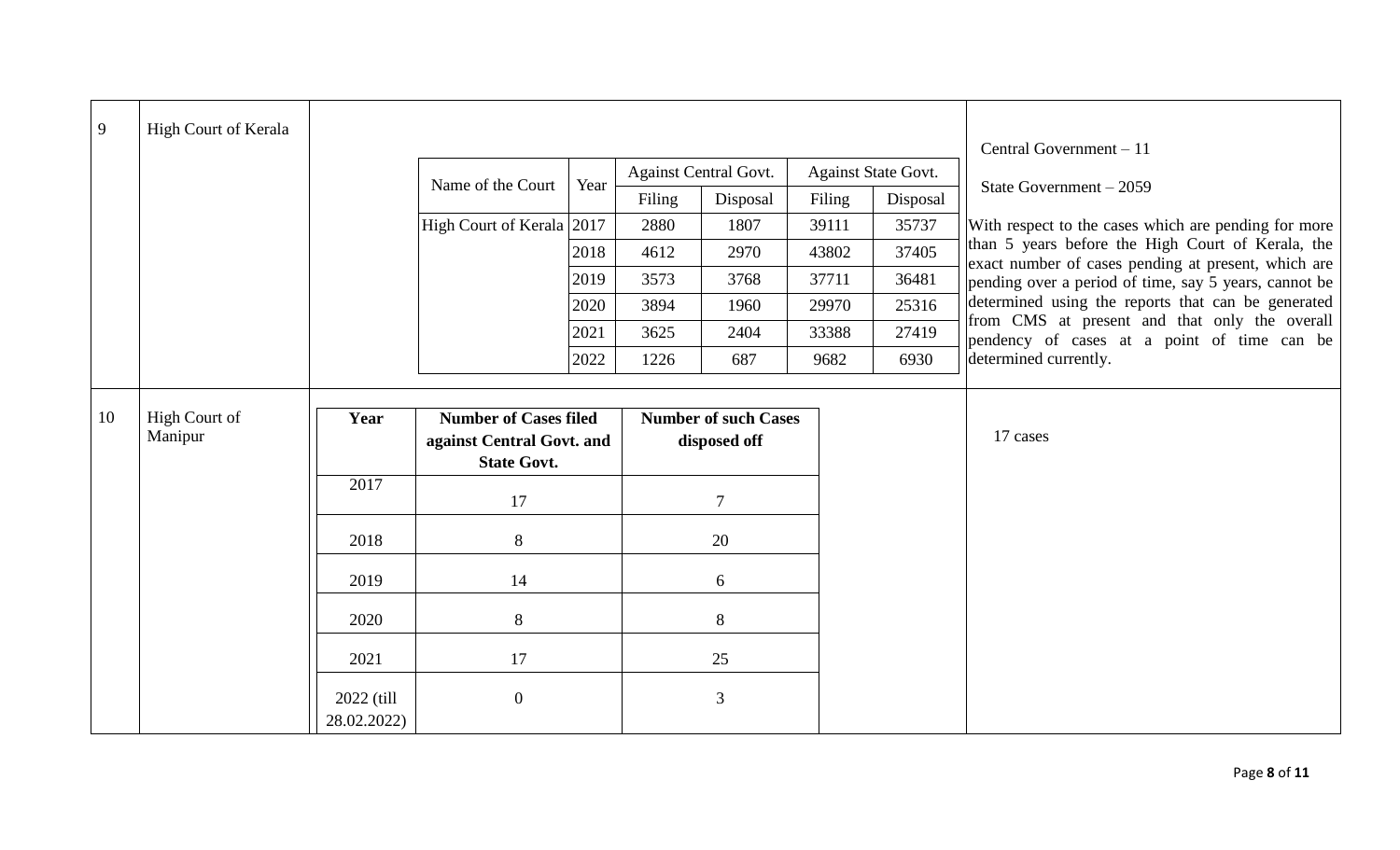| 11 | High Court of | Year                                              |               | Filed       | Disposed | 7108 cases are pending in High Court for more than |  |
|----|---------------|---------------------------------------------------|---------------|-------------|----------|----------------------------------------------------|--|
|    | Uttarakhand   | 2017                                              |               | 15393       | 22563    | 5 years                                            |  |
|    |               | 2018                                              |               | 17780       | 17924    |                                                    |  |
|    |               | 2019                                              |               | 18798       | 20078    |                                                    |  |
|    |               | 2020                                              |               | 13571       | 10832    |                                                    |  |
|    |               | 2021                                              |               | 16386       | 10613    |                                                    |  |
|    |               | 2022                                              |               | 2799        | 1931     |                                                    |  |
| 12 | High Court of | <b>Cases filed against the State Government</b>   |               |             |          |                                                    |  |
|    | Karnataka     |                                                   | Cases filed   | Cases       |          | 7763<br><b>State Government</b>                    |  |
|    |               | <b>YEAR</b>                                       | against the   | disposed of |          | Central                                            |  |
|    |               |                                                   | Govt.         | against the |          | 260<br>Government                                  |  |
|    |               |                                                   |               | Govt.       |          |                                                    |  |
|    |               | $2017$ (Jan-Dec)                                  | 37020         | 9642        |          |                                                    |  |
|    |               | $2018$ (Jan-Dec)                                  | 37807         | 8579        |          |                                                    |  |
|    |               | $2019$ (Jan-Dec)                                  | 39634         | 7775        |          |                                                    |  |
|    |               | $2020$ (Jan-Dec)                                  | 52952         | 3699        |          |                                                    |  |
|    |               | $2021$ (Jan-Dec)                                  | 62746         | 4886        |          |                                                    |  |
|    |               | <b>Cases filed against the Central Government</b> |               |             |          |                                                    |  |
|    |               |                                                   | No. of Cases  | No. Cases   |          |                                                    |  |
|    |               |                                                   | filed against | disposed of |          |                                                    |  |
|    |               |                                                   | the Govt.     | against the |          |                                                    |  |
|    |               |                                                   |               | Govt.       |          |                                                    |  |
|    |               | $2017$ (Jan-Dec)                                  | 644           | 138         |          |                                                    |  |
|    |               | $2018$ (Jan-Dec)                                  | 800           | 74          |          |                                                    |  |
|    |               | $2019$ (Jan-Dec)                                  | 846           | 78          |          |                                                    |  |
|    |               | $2020$ (Jan-Dec)                                  | 711           | 47          |          |                                                    |  |
|    |               | $2021$ (Jan-Dec)                                  | 896           | 142         |          |                                                    |  |
|    |               | $2022$ (upto                                      | 71            | 30          |          |                                                    |  |
|    |               | 28.02.2022)                                       |               |             |          |                                                    |  |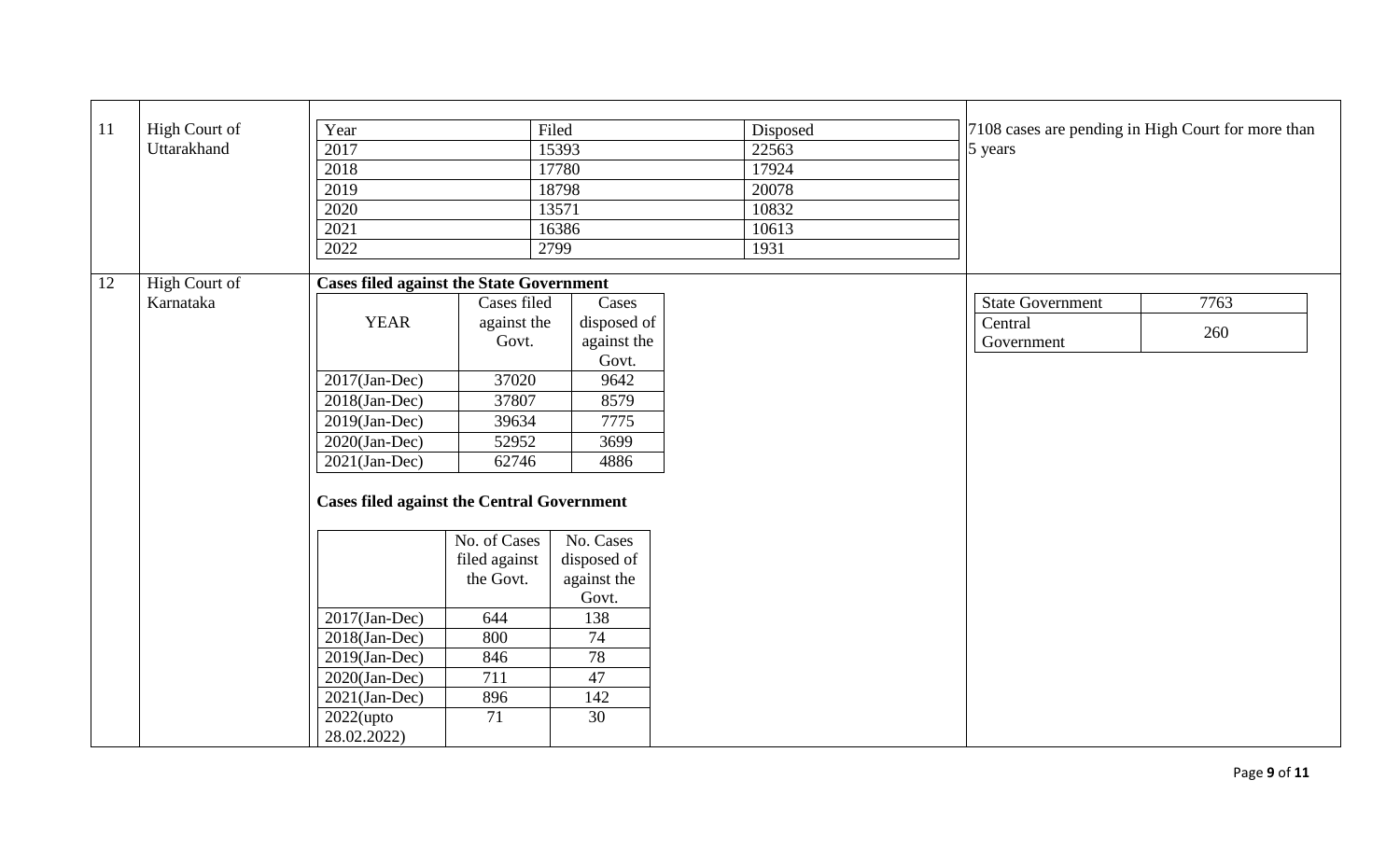| 13 | High Court of Jammu   |      | <b>High Court</b>      |                   |          |          | 13003 cases in High Court |  |  |
|----|-----------------------|------|------------------------|-------------------|----------|----------|---------------------------|--|--|
|    | & Kashmir and         | Year | Instituted             | Disposed          |          |          |                           |  |  |
|    | Ladakh at Jammu       | 2017 | 11852                  | 10737             |          |          |                           |  |  |
|    |                       | 2018 | 8081                   | 9007              |          |          |                           |  |  |
|    |                       | 2019 | 4969                   | 4617              |          |          |                           |  |  |
|    |                       | 2020 | 282                    | 13950             |          |          |                           |  |  |
|    |                       | 2021 | 451                    | 11043             |          |          |                           |  |  |
|    |                       |      |                        |                   |          |          |                           |  |  |
| 14 | High Court of Gujarat |      |                        | <b>High Court</b> |          |          | 17,726 cases              |  |  |
|    |                       |      | Year                   | Filed             |          | Disposed |                           |  |  |
|    |                       |      | 2017                   | 43869             |          | 37782    |                           |  |  |
|    |                       |      | 2018                   | 51151             |          | 44086    |                           |  |  |
|    |                       |      | 2019                   | 53951             |          | 48585    |                           |  |  |
|    |                       |      | 2020                   | 42386             |          | 34283    |                           |  |  |
|    |                       |      | 2021                   | 51979             |          | 45120    |                           |  |  |
|    |                       |      | 2022 (upto 28.03.2022) | 14144             |          | 11740    |                           |  |  |
| 15 | High Court of         |      |                        | <b>High Court</b> |          |          |                           |  |  |
|    | Meghalaya             |      | Year                   | Filed             | Disposed |          | 5 cases                   |  |  |
|    |                       |      | 2017                   | 626               | 602      |          |                           |  |  |
|    |                       |      | 2018                   | 793               |          | 720      |                           |  |  |
|    |                       |      | 2019                   | 833               | 692      |          |                           |  |  |
|    |                       |      | 2020                   | 551               | 357      |          |                           |  |  |
|    |                       |      | 2021                   | 557               | 285      |          |                           |  |  |
|    |                       |      | 2022 (upto 28.02.2022) | 61                | 24       |          |                           |  |  |